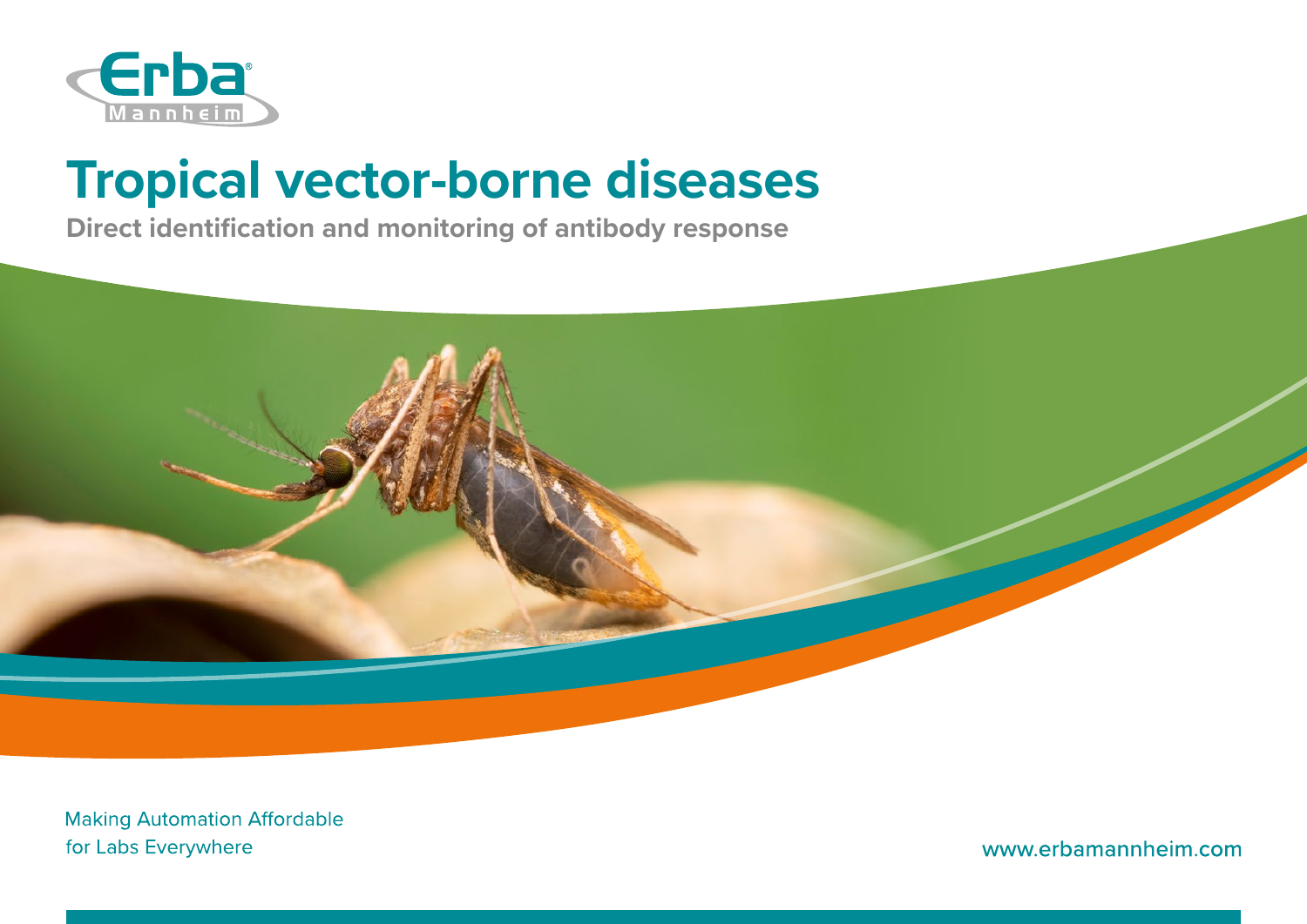# **Rapid testing and monitoring of antibody response to causative agents for tropical vector-borne diseases**

**Tropical diseases are a diverse group of infectious agents, prevailing predominantly in tropical and subtropical areas and affecting hundreds of millions of people every year.**

The majority of the most widespread tropical diseases have a zoonotic origin. Viral, bacterial, and parasitic agents are transmitted predominantly via insect bites (mosquitoes, ticks, triatomine bugs, sandflies, and blackflies). Erba provides a wide range of rapid tests for direct detection of causative agents of particular diseases, as well as ELISA tests to monitor the presence of antibodies in affected individuals:

#### **Dengue hemorrhagic fever**

Dengue virus is spread through a bite of an infected mosquito of Aedes species; endangering almost half of world population. Each year, more than 400 million people get infected by one of four Dengue virus subtypes, resulting in more than one million cases of progressive infection. Major concern of dengue infection is connected to the development of hemorrhagic fever in individuals with existing antibodies to a certain subtype of the virus. Severity of such infection is exacerbated in individuals suffering from infection with a different subtype. This leads to tens of thousands of deaths worldwide each year. Early detection of the virus and monitoring of seroconversion can help save thousands of lives via prompt action with supportive treatment in affected individuals. In countries with endemic occurrence of disease, dengue is an obligatory parameter for blood bank screening. Erba provides rapid antigen and antibody tests for early, accurate detection of viral infection, as well as reliable ELISA tests for seroprevalence screening and confirmation of acute or post infection status of patients.

| <b>Cat No</b>    | <b>Product name</b>                   | <b>Parameters of the test</b>                                                                                        |
|------------------|---------------------------------------|----------------------------------------------------------------------------------------------------------------------|
| IMT00009*        | ErbaQik Dengue IgG/IgM<br>Test        | Rapid detection of IgG or IgM antibody using<br>lateral flow test - 25 tests                                         |
| IMT00010*        | ErbaQik Dengue Duo<br>$(NS1+lgG/lgM)$ | Combined test for rapid detection of virus<br>antigen and IgG or IgM antibody using lateral<br>flow test $-25$ tests |
| <b>IMT00011*</b> | ErbaQik Dengue Duo<br>$(NS1+lgG/lgM)$ | Combined test for rapid detection of virus<br>antigen and IgG or IgM antibody using lateral<br>flow test $-10$ tests |
| IMT00012*        | ErbaQik Dengue Alpha<br>NS1 Ag Test   | Rapid detection of NS1 antigen using<br>lateral flow test - 25 tests                                                 |
| <b>IME00090</b>  | Dengue IgG                            | Qualitative determination of IgG antibodies in<br>FLISA test format                                                  |
| <b>IME00091</b>  | Dengue IgM                            | Qualitative determination of IgM antibodies in<br>FLISA test format                                                  |
| IME00226*        | Dengue IgG                            | Qualitative/semi-quantitative determination of<br>IgG antibodies in ELISA test format                                |
| IME00227*        | Dengue IgM                            | Qualitative determination of IqM antibodies in<br>ELISA test format                                                  |
| IME00228*        | Dengue NS1 Ag                         | ELISA based determination of NS1 antigen<br>present in serum samples                                                 |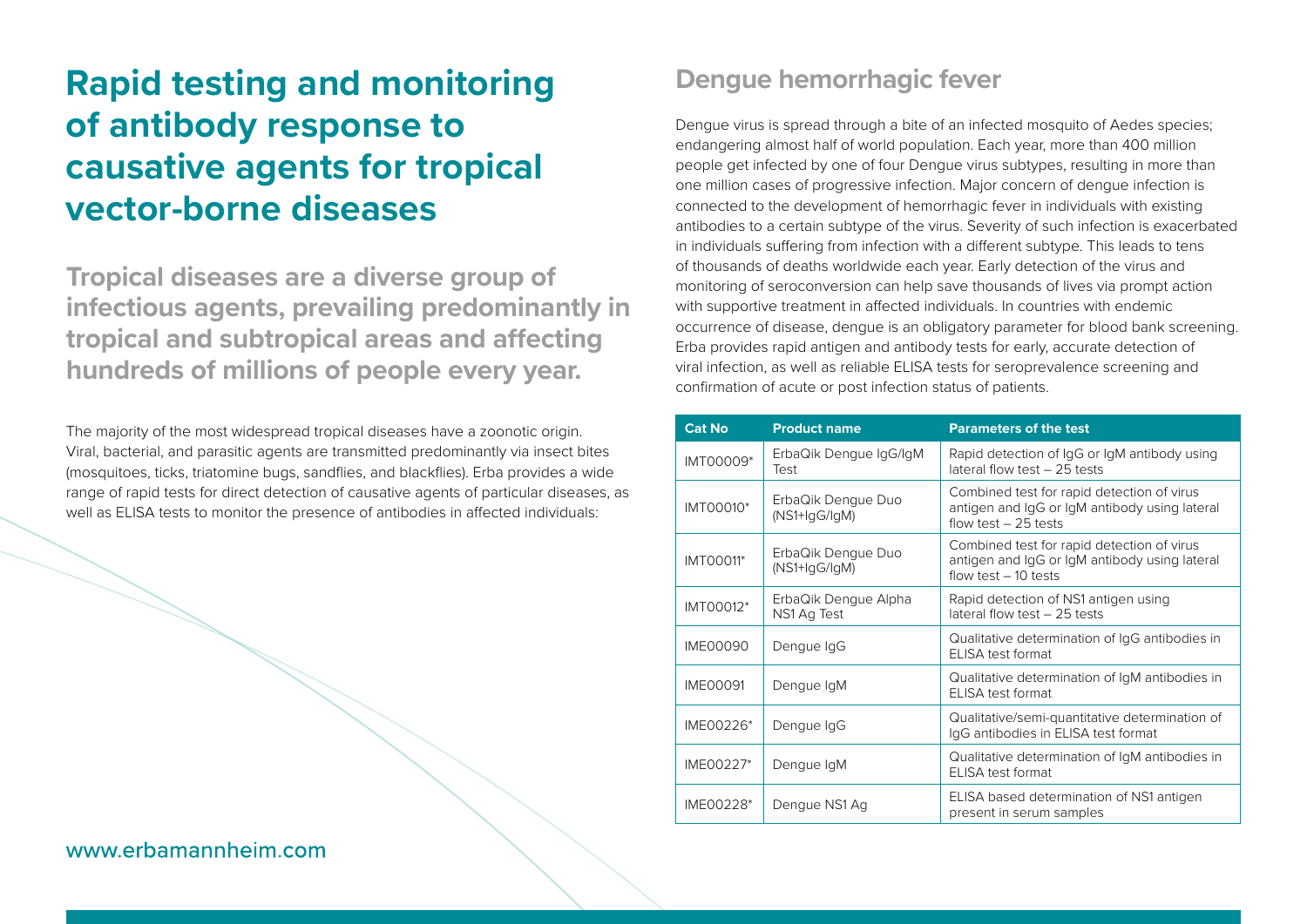#### **Malaria**

Malaria is caused by a parasite of Plasmodium species, transmitted via the bite of an infected mosquito of Anopheles gambiae species. Typical flu-like symptoms including high fever, chills, and overall sickness are present in millions of cases each year, leading to more than 600 000 deaths annually. The highest mortality rates are connected to children in the Sub-Saharan African region. Early diagnosis and proper Plasmodium species determination is crucial for choosing targeted treatment due to risk of treatment failure and the subsequent rise in resistant strains. Erba provides a full solution for direct identification of infected individuals, as well as tests for monitoring seropositive individuals. ErbaQik rapid antigen or antibody tests are a useful tool for fast detection of Malaria infection and differentiation between Plasmodium falciparum-vivax from other less virulent species. In endemic areas, malaria is listed as one of the obligatory parameters for blood bank screening. In blood banks, ELISA tests are an important tool for screening large samples numbers; combining the benefits of a cost-effective and reliable solution.

| <b>Cat No</b> | <b>Product name</b>                | <b>Parameters of the test</b>                                                                                             |
|---------------|------------------------------------|---------------------------------------------------------------------------------------------------------------------------|
| IME00222*     | Malaria Ab 96                      | 3rd generation of ELISA for determination of total<br>antibodies against Plasmodium spp. - 96 tests                       |
| IME00223*     | Malaria Ab 192                     | 3rd generation of ELISA for determination of total<br>antibodies against Plasmodium spp. - 192 tests                      |
| IME00224*     | Malaria Ab 480                     | 3rd generation of ELISA for determination of total<br>antibodies against Plasmodium spp. - 480 tests                      |
| IME00225*     | Malaria Ab 960                     | 3rd generation of ELISA for determination of total<br>antibodies against Plasmodium spp. - 960 tests                      |
| IMT00013*     | ErbaQik Malaria Pan<br>Ag Test     | Rapid antigen test for determination of malarian<br>PAN antigen using lateral flow test $-25$ tests                       |
| IMT00014*     | ErbaQik Malaria Pf/Pv<br>Ag Test   | Rapid antigen test for differentiation between<br>Plasmodium falciparum and vivax using lateral flow<br>$test - 25$ tests |
| IMT00015*     | ErbaQik Malaria Pf/<br>Pan Ag Test | Rapid antigen test for differentiation between<br>Plasmodium falciparum and PAN using lateral flow<br>$test - 25$ tests   |

#### www.erbamannheim.com

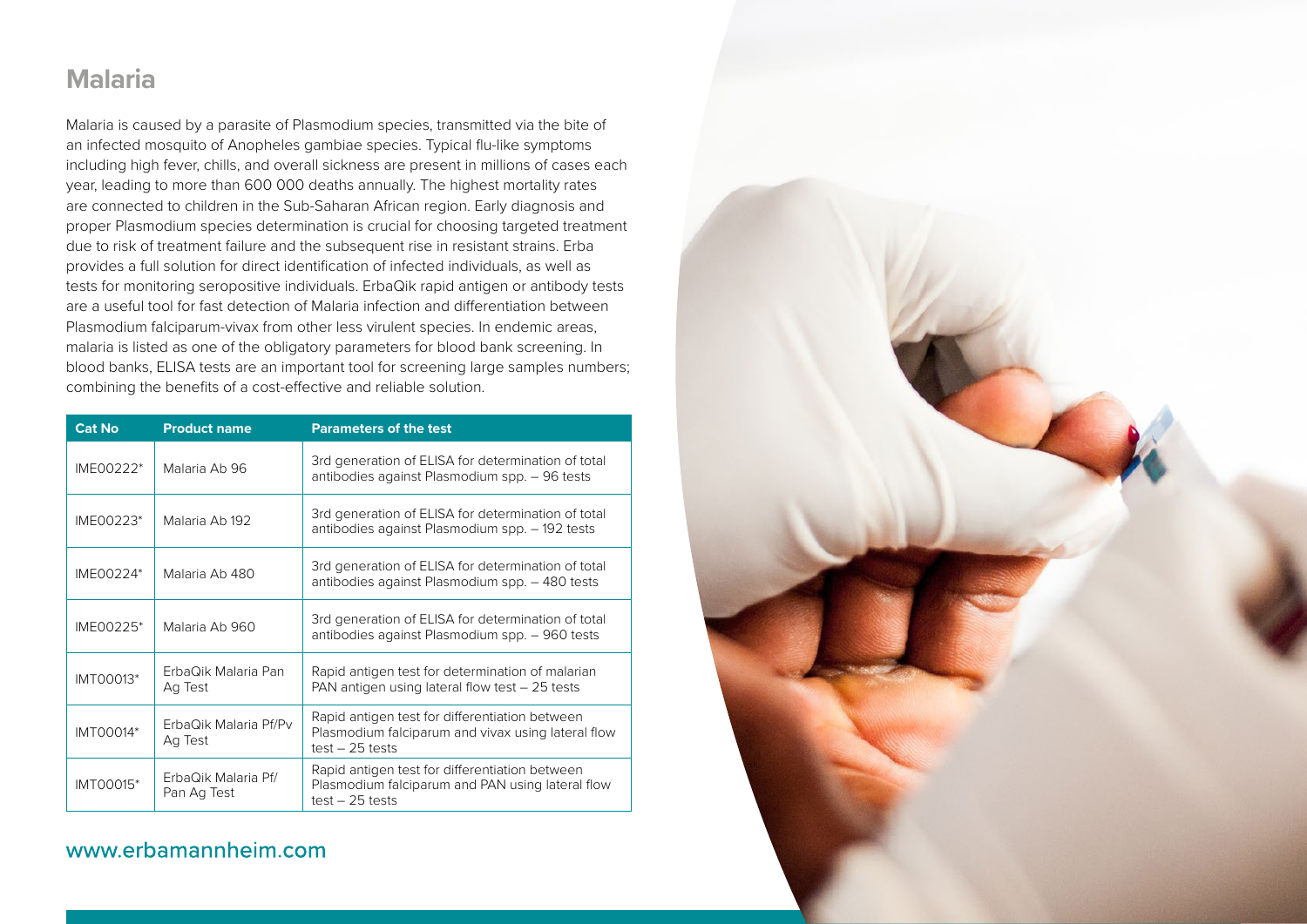#### **Chagas disease**

Chagas disease, also known as American trypanosomiasis, is caused by a parasitic organism called Trypanosoma cruzi. The infection is spread during contact with contaminated excrements of the triatome bug, endemically present on the American subcontinents. Although eradication programs have led to a decrease in infection rates, more than eight million people still suffer from Chagas disease, often with diagnosis late at the chronic stage of the infection.

Chagas disease is divided into two forms, acute and chronic. Acute infection lasts for few weeks and patients can be diagnosed via blood smear and microscopy. Later, parasitic infection remains silent and can't be detected by blood smears. An estimated 20–30% of infected people will develop severe and sometimes lifethreatening medical problems over the course of their lives. Diagnosis of Chagas disease chronic form is established based on clinical findings and circulating antibodies detection. Erba offers different formats of ELISA tests for Chagas disease diagnostics. These can be used either for standard diagnostics, or easily implemented into standard blood bank panels in specific endemic areas where determination of antibodies against Trypanosoma infections remain an obligatory test to ensure blood products safety.

| <b>Cat No</b>    | <b>Product name</b> | <b>Parameters of the test</b>                                                                          |
|------------------|---------------------|--------------------------------------------------------------------------------------------------------|
| IME00173*        | T. cruzi Ab 96      | 3rd generation of ELISA for determination of total<br>antibodies against Trypanosoma cruzi - 96 tests  |
| <b>IMEO0174*</b> | T. cruzi Ab 192     | 3rd generation of ELISA for determination of total<br>antibodies against Trypanosoma cruzi - 192 tests |
| IME00175*        | T. cruzi Ab 480     | 3rd generation of ELISA for determination of total<br>antibodies against Trypanosoma cruzi - 480 tests |
| IME00176*        | T. cruzi Ab 960     | 3rd generation of ELISA for determination of total<br>antibodies against Trypanosoma cruzi - 960 tests |

### **West-Nile virus**

West-Nile virus is a causative agent of a severe neuroinvasive disease called West Nile encephalitis or poliomyelitis. This life-threatening condition develops in minor percentages of infected individuals. Most infected patients develop no symptoms at all (80%) or mild flu-like symptoms lasting for several days. The infection is naturally maintained in birds' life cycle – Culex pipiens mosquitos – , with humans and horses infected as dead-end hosts. It is endemically present in Europe, Africa, North America, and South-East Asia. Erba offers different ELISA tests formats for diagnostics of West Nile virus. General diagnostics is based on IgM and IgG antibody determination from blood or cerebrospinal fluid. ELISA tests remain an important tool to diagnose an early infection with IgM antibodies appearing 3-8 days post infection.

| <b>Cat No</b> | <b>Product name</b>    | <b>Parameters of the test</b>                                                                       |
|---------------|------------------------|-----------------------------------------------------------------------------------------------------|
| IME00256*     | West Nile Virus IgM    | ELISA test for qualitative determination of IqM<br>antibodies against West Nile virus - 96 tests    |
| IME00257*     | West Nile Virus IgG    | ELISA test for qualitative determination of IgG<br>antibodies against West Nile virus - 96 tests    |
| IME00258*     | West Nile Virus Ab 96  | ELISA test for qualitative determination of total<br>antibodies against West Nile virus - 96 tests  |
| IME00259*     | West Nile Virus Ab 192 | ELISA test for qualitative determination of total<br>antibodies against West Nile virus - 192 tests |

#### **Yellow fever**

Yellow fever disease, most well-known from the history of building the French canal in the 18th century - where it caused tens of thousands of deaths - still amounts to thousands of new cases yearly today. Yellow fever virus can be successfully controlled by vaccination. Despite all efforts to control the disease spreading, Yellow fever virus still spreads rapidly by Aedes aegypti mosquitos in endemic areas of South America and Africa. In many cases, yellow fever may be easily mistaken for other viral infections as a self-limiting disease. In 15% of cases, yellow fever manifests itself in high fevers, chills, severe headache, and typical jaundice, with further risk of development of hemorrhagic fever. Diagnostics is based primarily on the clinical outcome with typical symptoms and determination of IgM specific or virus neutralization antibodies. Erba provides ELISA tests for determination IgG antibodies for seroprevalence screening programs.

| <b>Cat No</b> | <b>Product name</b> | <b>Parameters of the test</b>                                                                       |
|---------------|---------------------|-----------------------------------------------------------------------------------------------------|
| IME00265*     | Yellow Fever IgG    | ELISA test for qualitative determination of IgG<br>antibodies against Yellow fever virus - 96 tests |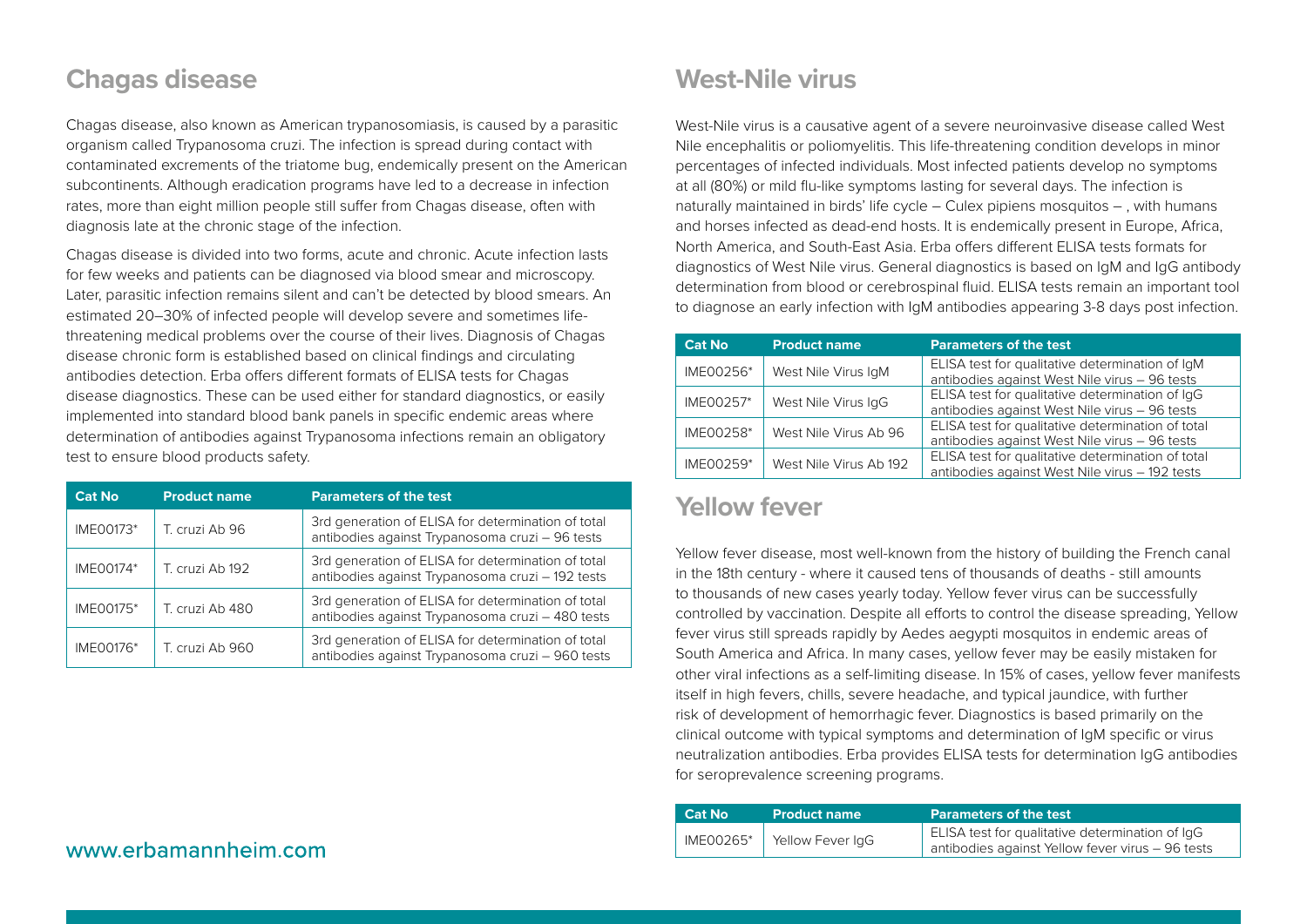### **Zika virus**

Zika virus is a member of the genus Flavivirus which appeared in general population most recently. It brought international attention during the 2015 outbreak in South American countries, when it appeared to be connected to a sudden increase of newborns affected by microcephaly. Similarly, like other Flaviviruses, Zika is transmitted by infected mosquitos Aedes aegypti, typically transmitted in American subcontinents, Africa, and Asia. Proper diagnostics is essential in endemic areas where all pregnant women with potential risk of Zika infection shall be tested either by molecular or serological methods. IgM antibodies appear a few days after the onset of symptoms and lasts for 12 weeks. Erba offers ELISA tests for determination of IgM antibodies for early diagnostics of current infection, as well ELISA IgG antibody tests for long-term monitoring of seroprevalence in the population. In some endemic areas, determination of Zika virus may be an obligatory parameter in blood bank screening guidelines.

| <b>Cat No</b> | <b>Product name</b> | <b>Parameters of the test</b>                                                                                       |
|---------------|---------------------|---------------------------------------------------------------------------------------------------------------------|
| IME00251*     | Zika IgM            | ELISA test for qualitative determination of IqM<br>antibodies against Zika virus - 96 tests                         |
| IME00252*     | Zika IgG            | ELISA test for qualitative or semi-quantitative<br>determination of IgG antibodies against<br>Zika virus - 96 tests |
| IME00253*     | Zika IqG Avidity    | ELISA test for determination of avidity of IqG<br>antibodies against Zika virus - 96 tests                          |
| IME00129      | Zika IgG            | ELISA test for qualitative determination of IqG<br>antibodies against Zika virus - 96 tests                         |
| IME00130      | Zika IgM            | ELISA test for qualitative determination of IgM<br>antibodies against Zika virus - 96 tests                         |

## **Chikungunya virus**

Chikungunya is another member of the Flavivirus genus that is transmitted by the bite of infected mosquito Aedes spp. In comparison to other vector borne diseases, Chikungunya appears to show lower mortality in general population. Nevertheless, symptoms including high fever, headache, overall sickness and specific polyarthralgia, with joint pain lasting for months is a burden of peoples' life in endemic areas of Europe, Africa, Asia, Oceania, and Caribbean countries. Diagnostics is based on clinical outcomes and molecular biology tests to detect viral RNA, and detection of antibodies in patients´ serum. Shortly after onset of symptoms, IgM antibodies appear and can be detected after seven days post-infection. For acute-phase negative patients, it is recommended to test convalescent-phase samples to rule out diagnosis of Chikungunya infection. Erba offers ELISA tests for detection of both IgM and IgG antibodies against Chikungunya virus.

| <b>Cat No</b> | <b>Product name</b> | <b>Parameters of the test.</b>                                                                                           |
|---------------|---------------------|--------------------------------------------------------------------------------------------------------------------------|
| IME00229*     | Chikungunya IqG     | ELISA test for qualitative/semi-quantitative<br>determination of IqG antibodies against Chikungunya<br>virus $-96$ tests |
| IME00230*     | Chikungunya IgM     | ELISA test for qualitative determination of IqM<br>antibodies against Chikungunya virus - 96 tests                       |

\* Please, contact your local representative regarding details on availability of the product in your area.